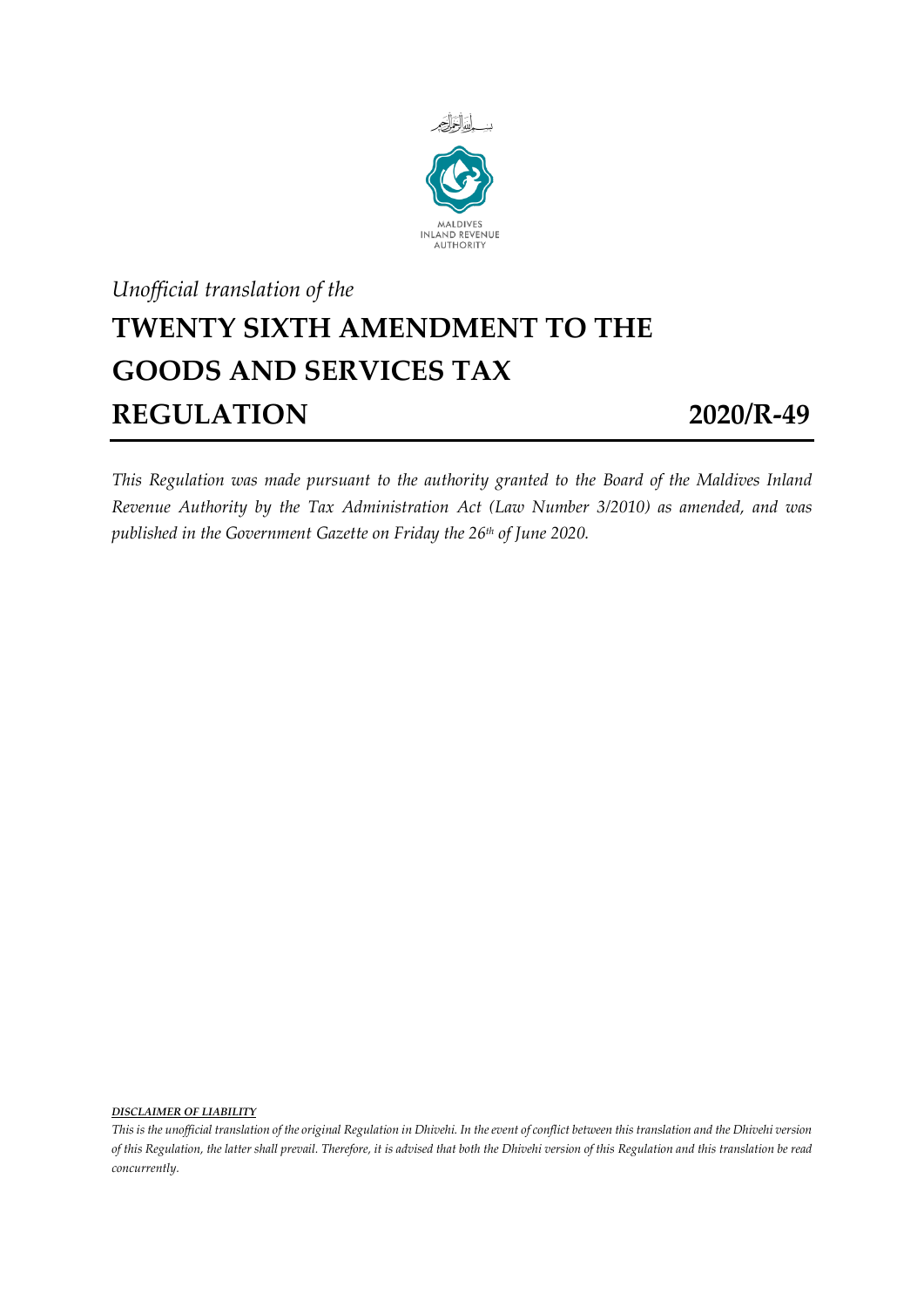## **TWENTY SIXTH AMENDMENT TO THE GOODS AND SERVICES TAX REGULATION**

The Goods and Services Tax Regulation (Regulation Number 2011/R-43) shall be amended as follows:

**1.** Amend Section 41 (a) the aforementioned Regulation as follows:

**Goods and services exported from the Maldives** 41. (a) For the purpose of Section 22(b) of the Act, goods and services exported from the Maldives refers to goods exported or re-exported under a registration with the Maldives Customs Service to export or re-export, goods supplied by duty free shops, and services exported by a registered person.

- **2.** Repeal Section 59 of the aforementioned Regulation:
	- 59. *[Repealed]*.
- **3.** Amend Section 60 (a) the aforementioned Regulation as follows:
	- 60. (a) Where a registered person has written off a bad debt in accordance with Section 58 of this Regulation, the registered person may make a deduction as input tax under Section  $36(c)(1)$  of the Act of that portion of the amount of tax charged in relation to that supply as the amount written off as a bad debt bears to the total consideration for the supply.
- **4.** Amend Section 88 (c) the aforementioned Regulation as follows:
	- 88. (c) If a person is deregistered under Section 55 of the Act, or is removed from the register under Section 58 of the Act, the GST Registration Certificate issued to the person under Section 10 of this Regulation shall become void and where such person conducts business online, the logo issued to the person shall also become void.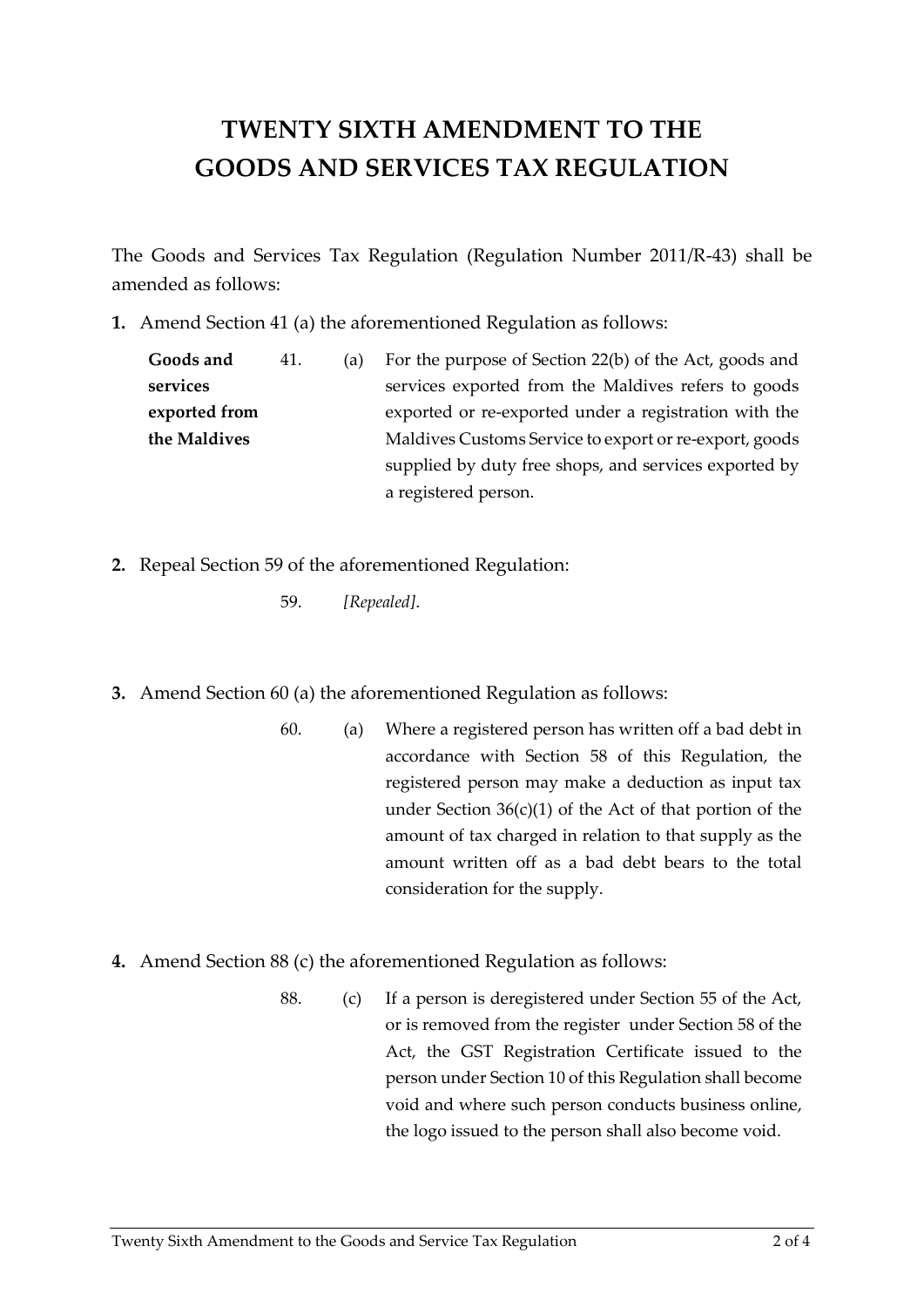**5.** Amend Section 107 the aforementioned Regulation as follows:

| Value of<br>charter | 107. | (a) | For the purpose of Section 15(c) of the Act, value of<br>charter refers to the total value paid in money or<br>otherwise, in consideration for the charter of a tourist<br>vessel, by the charterer of such tourist vessel.                                                                                 |
|---------------------|------|-----|-------------------------------------------------------------------------------------------------------------------------------------------------------------------------------------------------------------------------------------------------------------------------------------------------------------|
|                     |      | (b) | For the purpose of Section 15(c) of the Act, charter refers<br>to the leasing of a tourist vessel:                                                                                                                                                                                                          |
|                     |      |     | for a particular voyage or voyages not exceeding<br>(1)<br>a period of 15 (fifteen) days; or                                                                                                                                                                                                                |
|                     |      |     | for the lessee's own consumption.<br>(2)                                                                                                                                                                                                                                                                    |
|                     |      | (c) | Where the lease of a tourist vessel does not satisfy the<br>conditions in subsection (b), the holder of the operating<br>license of that vessel shall account for GST on goods and<br>services supplied by that vessel, irrespective of the<br>terms of the agreement between the lessor and the<br>lessee. |
|                     |      | (d) | For the purpose of determining whether the 15-day<br>period referred to in subsection $(b)(1)$ has been<br>exceeded, the number of days in all leases entered into<br>within any 60-day period, with the lessee or persons                                                                                  |

**6.** Insert a Section after Section 113-1 the aforementioned Regulation as follows:

related to the lessee shall be aggregated together.

| Use, transfer<br>and sale of<br>goods<br>imported to | $113-2.$ | (a) | Where a registered individual imports goods for own<br>use and subsequently sells or transfers the goods to<br>another person, the registered individual shall account<br>for GST on that transaction.                                                                             |
|------------------------------------------------------|----------|-----|------------------------------------------------------------------------------------------------------------------------------------------------------------------------------------------------------------------------------------------------------------------------------------|
| <b>Maldives</b>                                      |          | (b) | Where a registered individual imports goods for a<br>purpose other than own use, and subsequently sells or<br>transfers the goods to another person, or utilize the<br>goods for the individual's own use, the registered<br>individual shall account for GST on that transaction. |
|                                                      |          | (c) | Where a registered person other than an individual<br>imports goods, and, sells or transfers the goods to                                                                                                                                                                          |